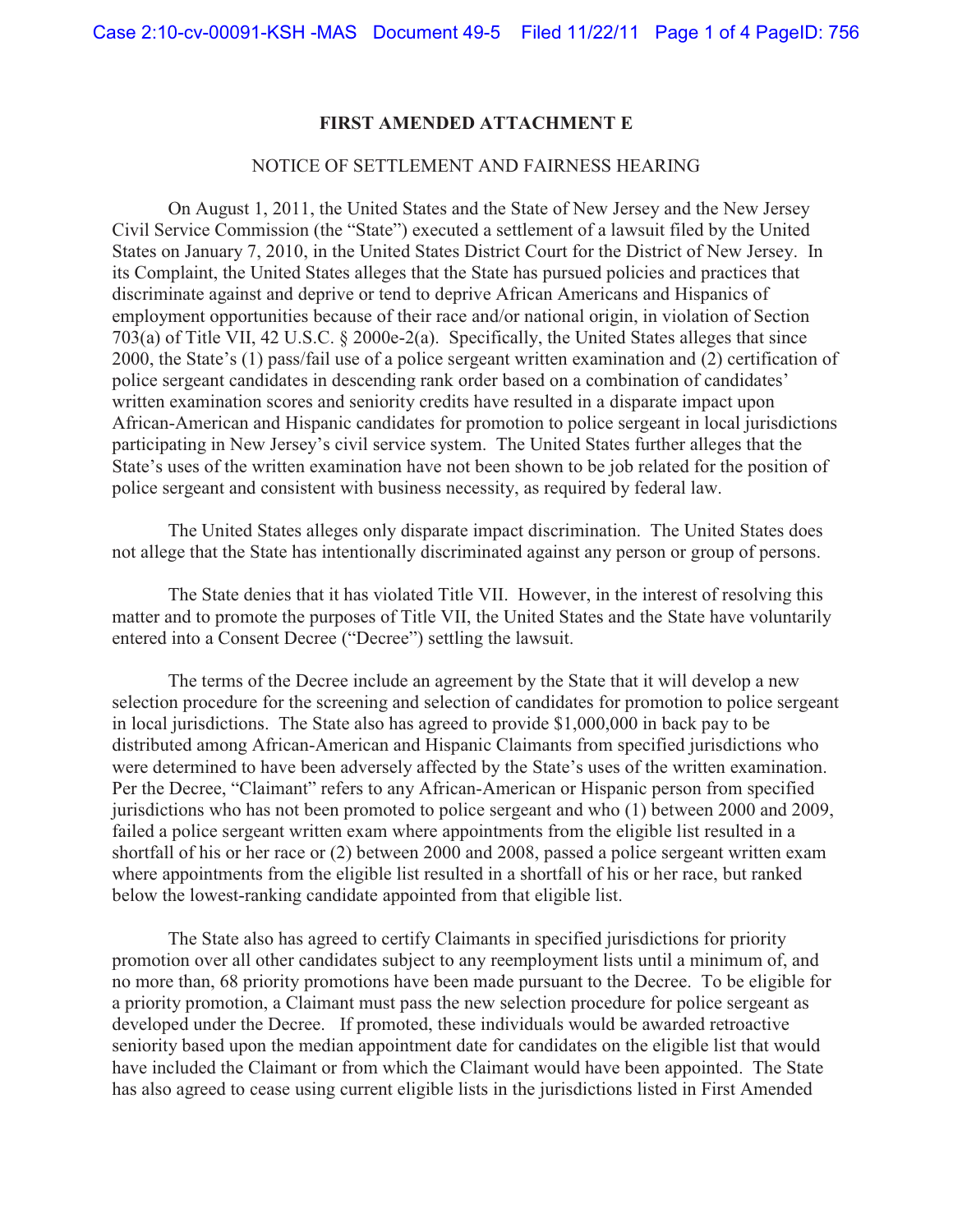Attachment D to the First Amended Consent Decree where such continued use will result in an unlawful impact. For those jurisdictions, the State will provide all certification requests to the United States prior to certifying candidates. If the United States through its expert determines that the certification will not result in additional African-American or Hispanic victims, it will approve the certification, which the State may then issue.

Attachments to the Decree set forth (1) a list of those individuals who meet the definition of "Claimant" and are eligible for back pay (Attachment B); (2) a list of those individuals who meet the definition of "Claimant" and are eligible for both back pay and priority promotion, including their presumptive appointment dates for purposes of retroactive seniority (Attachment C); (3) a list of those jurisdictions from which priority promotions will be made and the allocation of priority promotions among such jurisdictions (Attachment K); and (4) a list of those jurisdictions where the State will cease its use of existing eligible lists (Attachment D). The Decree is publicly available on the New Jersey Civil Service Commission website at www. and on the Department of Justice website at http://www.justice.gov/njcsc. Copies of the Decree also are available from the Office of the Attorney General for the State of New Jersey, located at 25 Market Street, Trenton, New Jersey 08625.

 The Decree has been entered by Order of the Court provisionally, and the parties now have requested that the Court hold a "Fairness Hearing" to determine whether the terms of the Decree are fair, reasonable, equitable and otherwise consistent with federal law. This Fairness Hearing will be held on March 12, 2012 at 10:00 a.m., at the Martin Luther King Building and United States Courthouse, 50 Walnut Street, Newark, New Jersey 07101. **You have the right to attend this Fairness Hearing.**

 In addition, you have the right to submit a written objection to any of the terms of the Decree that you believe are unfair or unlawful. Instructions for filing an objection are enclosed with this notice. **Making an objection is voluntary, but if you do not object at this time, you may be prohibited from taking any action against this Decree in the future.**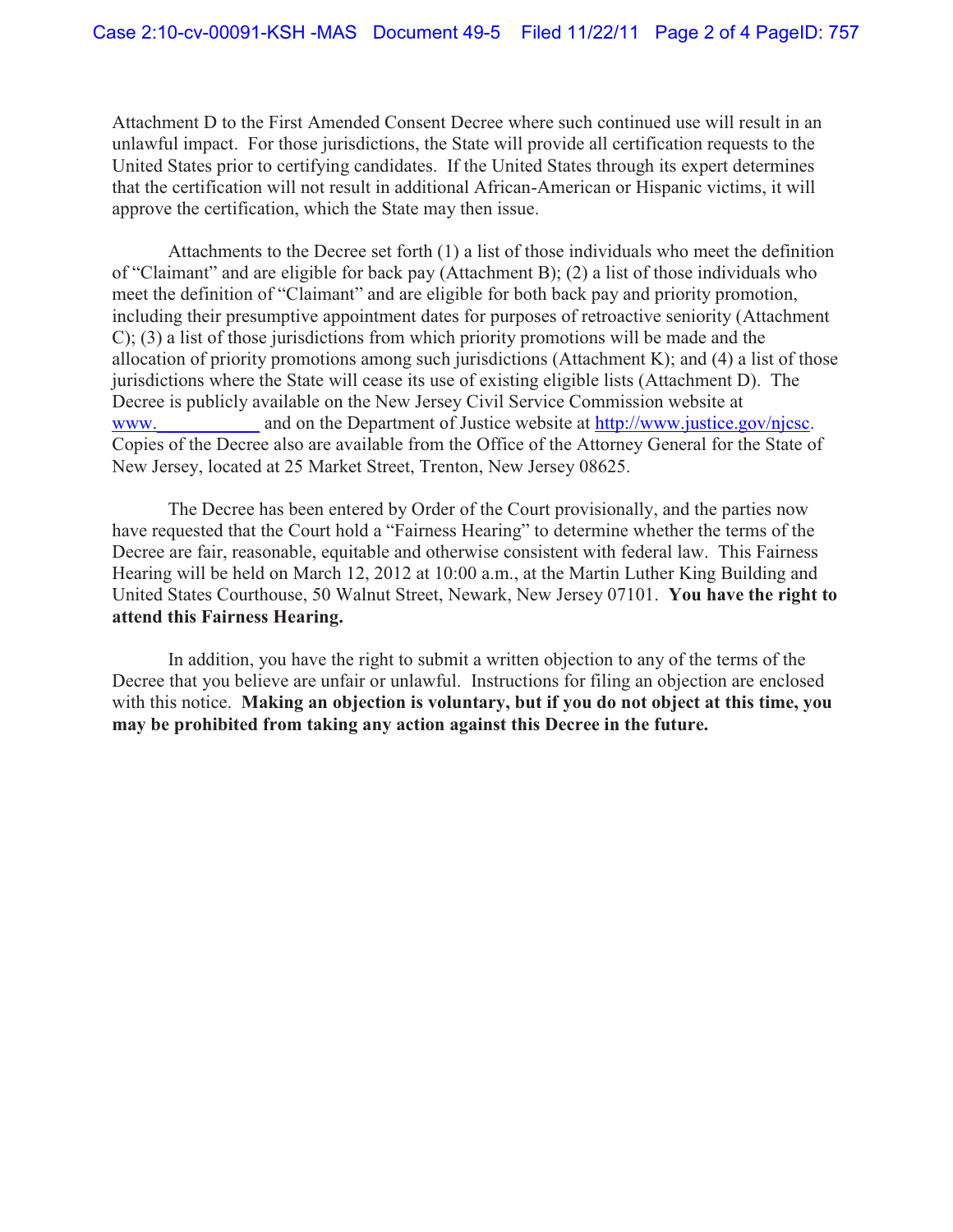## **INSTRUCTIONS FOR FILING AN OBJECTION PRIOR TO THE FAIRNESS HEARING**

- 1. If you believe the terms of the Consent Decree are unfair, unreasonable or unlawful, you may object to its final entry by the Court. **Making an objection is voluntary, but if you do not object at this time, you may be prohibited from taking any action against this Consent Decree in the future.** If you decide to object, you must follow the instructions set out on this page. If you choose to object, the judge will consider your objection before deciding whether to approve the terms of the Consent Decree.
- 2. **All objections must be returned by January 27, 2012**. **If your objection is not returned by this date, your objection may not be considered and you may be prohibited from objecting at a later time. The date of return of the objection will be the date of the postmark by United States Postal Service.**
- 3. **All objections must be made in writing.** Your objection should be made on the attached form, showing the caption of the case. You must fill out this page completely. You must include a description of the basis of your objection. If you have retained an attorney to assist you in this matter, indicate with your objection the name, address and phone number of your attorney. You may attach additional pages to the caption page/form if necessary.
- 4. You must submit one copy of your objection to the following address:

State of New Jersey Settlement Team Employment Litigation Section U.S. Department of Justice Civil Rights Division Post Office Box 14400 Washington, DC 20044-4400 Telephone: 1-800-556-1950, select mailbox option **number 1**  Website: http://www.justice.gov/njcsc

- 5. The court will hold the Fairness Hearing on March 12, 2012 at 10:00 a.m. You may attend this hearing if you wish, but you need not attend to have the Court consider any written objections you submit.
- 6. If you have any questions concerning the procedure to submit an objection, you may consult with an attorney of your own choosing and at your own expense, or you may call the Employment Litigation Section of the Civil Rights Division of the Department of Justice at 1-800-556-1950, select mailbox option number 1. If you do call this number, please leave your name, social security number, telephone number and a time when you can be reached. Your call will be returned as soon as possible.